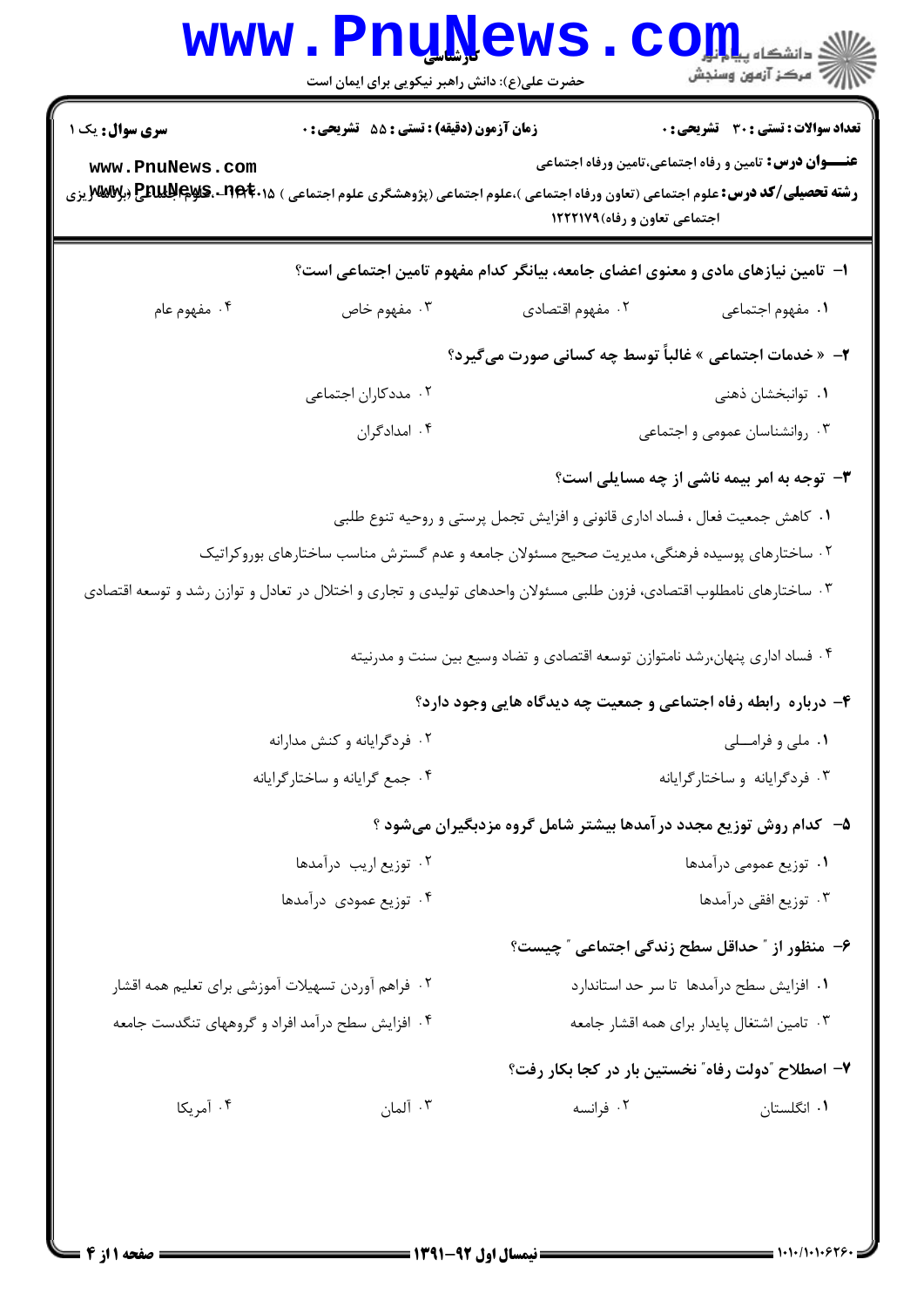| زمان آزمون (دقیقه) : تستی : 55 آتشریحی : 0<br>سری سوال: ۱ یک                                      | تعداد سوالات : تستي : 30 ٪ تشريحي : 0                                                                                                                                                                                                        |  |  |  |
|---------------------------------------------------------------------------------------------------|----------------------------------------------------------------------------------------------------------------------------------------------------------------------------------------------------------------------------------------------|--|--|--|
| www.PnuNews.com                                                                                   | <b>عنـــوان درس:</b> تامین و رفاه اجتماعی،تامین ورفاه اجتماعی<br><b>رشته تحصیلی/کد درس:</b> علوم اجتماعی (تعاون ورفاه اجتماعی )،علوم اجتماعی (پژوهشگری علوم اجتماعی ) <b>۱۵۰۹۴۰۹-RES پر RARK و MARK</b> بزی<br>اجتماعی تعاون و رفاه) ۱۲۲۲۱۷۹ |  |  |  |
| ۸– در قرن بیستم کدام دیدگاهها پیرامون نحوه تامین امنیت رو در روی یکدیگر قرار گرفتند؟              |                                                                                                                                                                                                                                              |  |  |  |
| ۰۲ کاپیتالیسم و سوسیالیسم                                                                         | ۰۱ فرد گرایی و لیبرالیسم                                                                                                                                                                                                                     |  |  |  |
| ۰۴ کاپیتالیسم و لیبرالیسم                                                                         | ۰۳ سوسیالیسم و لیبرالیسم                                                                                                                                                                                                                     |  |  |  |
|                                                                                                   | ۹- عنصر اصلی شکل دهنده تکنیک چیست ؟                                                                                                                                                                                                          |  |  |  |
| ۰۲ تنظیم و جور کردن رفتارها و کنشها                                                               | ۰۱ روشهای فنی، علمی و نحوه کاربرد آنها                                                                                                                                                                                                       |  |  |  |
| ۰۴ طرح ریزی، ترکیب و تلفیق عملیات مختلف                                                           | ۰۳ متناسب نمودن راههای مختلف برای کسب حداکثر توفیق                                                                                                                                                                                           |  |  |  |
| ∙ا– انتخاب مشاغلِ نمونه، جزء کدام نوع از انواع ارزیابی مشاغل قرار می گیرد؟                        |                                                                                                                                                                                                                                              |  |  |  |
| ۰۲ سیستم طبقه بندی                                                                                | ۰۱ سیستم درجه بندی                                                                                                                                                                                                                           |  |  |  |
| ۰۴ سیستم مقایسه ای عوامل                                                                          | ۰۳ سیستم امتیازی                                                                                                                                                                                                                             |  |  |  |
| 11- یکی از راههای بهبود وضعیت رفاه اجتماعی در کشورهای در حال توسعه ، تجدید نظر درچه چیزی می باشد؟ |                                                                                                                                                                                                                                              |  |  |  |
|                                                                                                   | ٠١ قوانين و مقررات نظام تامين اجتماعي                                                                                                                                                                                                        |  |  |  |
|                                                                                                   | ۰۲ برنامه های تخصیص منابع محدود درآمد برای تامین اجتماعی                                                                                                                                                                                     |  |  |  |
|                                                                                                   | ۰۳ تکنیکهای خاص تامین اجتماعی                                                                                                                                                                                                                |  |  |  |
|                                                                                                   | ۰۴ منابع تامين درآمد نظام تامين اجتماعي                                                                                                                                                                                                      |  |  |  |
|                                                                                                   | ۱۲- برنامه ریزی تامین اجتماعی از نوع مطلق و دستوری، خاص کدام کشورها بوده است ؟                                                                                                                                                               |  |  |  |
| ۰۲ کشورهای جهان سوم                                                                               | ۰۱ کشورهای سرمایه داری                                                                                                                                                                                                                       |  |  |  |
| ۰۴ کشورهای لیبرالیستی                                                                             | ۰۳ کشورهای سوسیالیستی و کمونیستی                                                                                                                                                                                                             |  |  |  |
|                                                                                                   | ۱۳- آمارهای جمعیتی و مالی جزء کدام دسته از ابزارهای برنامه های تامین اجتماعی قرار می گیرد؟                                                                                                                                                   |  |  |  |
| ۰۴ اطلاعات سياسى<br>۰۳ اطلاعات کمی                                                                | ٢. اطلاعات كيفي<br>٠١. اطلاعات اقتصادى                                                                                                                                                                                                       |  |  |  |
|                                                                                                   | ۱۴– همه جانبه بودن تامین اجتماعی گویای کدام نوع طبقه بندی در تکنیکهای خاص تامین اجتماعی است ؟                                                                                                                                                |  |  |  |
|                                                                                                   | ٠١. طبقه بندى به اعتبار جامعيت و محدوديت تامين اجتماعي                                                                                                                                                                                       |  |  |  |
|                                                                                                   | ۰۲ طبقه بندی به اعتبار کمیت و کیفیت تامین اجتماعی                                                                                                                                                                                            |  |  |  |
|                                                                                                   | ۰۳ طبقه بندی به اعتبار مستقل یا پیوسته بودن تامین اجتماعی با برنامه های توسعه                                                                                                                                                                |  |  |  |
|                                                                                                   | ۰۴ طبقه بندی به اعتبار بودجه تصویبی دولت                                                                                                                                                                                                     |  |  |  |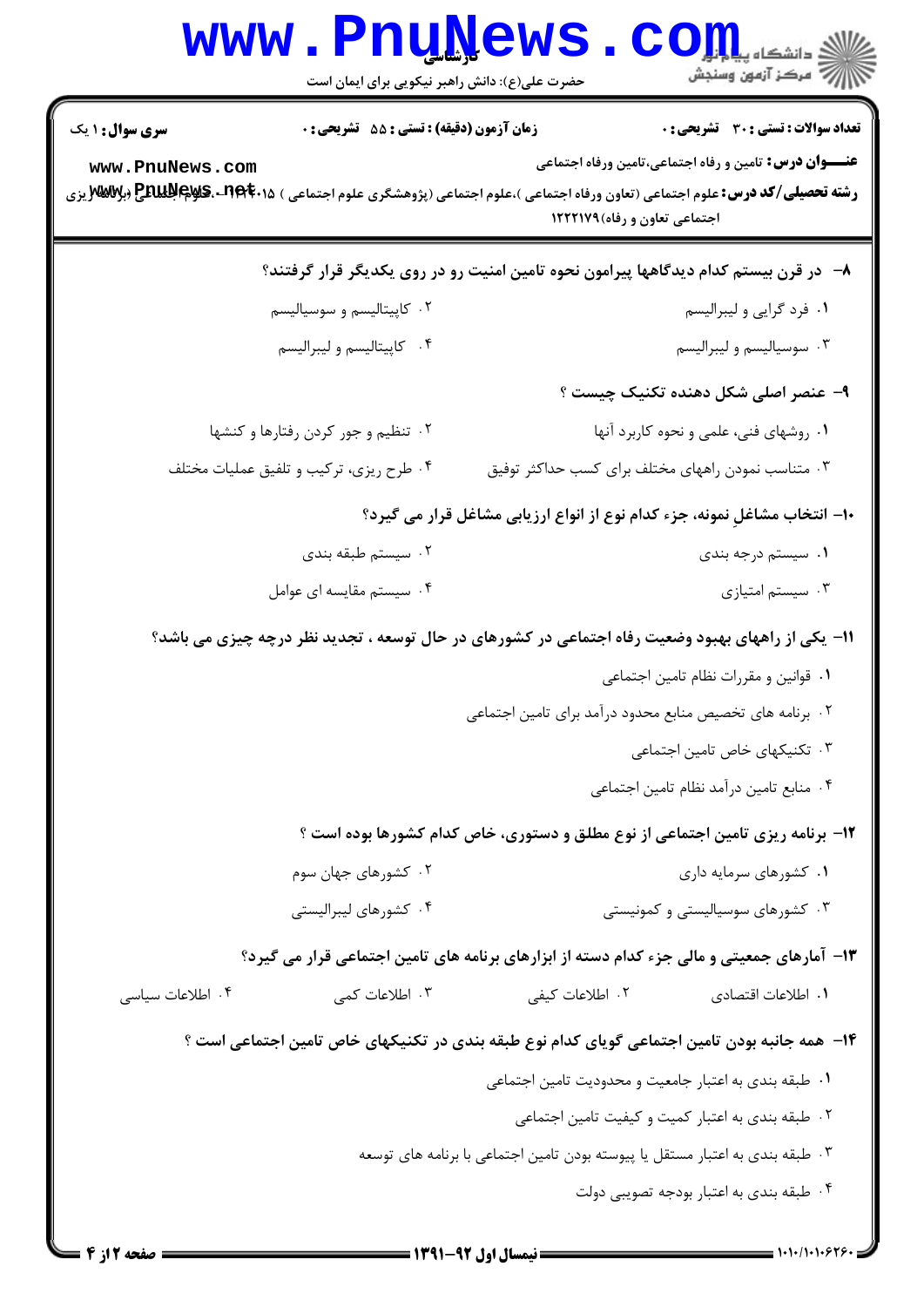|                                                                                                                                                           | www.PnuNews<br>حضرت علی(ع): دانش راهبر نیکویی برای ایمان است                                                                                                                                |                                     | الا دانشڪاه پي <b>اپور COM</b><br>الله دانشڪاه پسنڊش                                                   |  |  |  |
|-----------------------------------------------------------------------------------------------------------------------------------------------------------|---------------------------------------------------------------------------------------------------------------------------------------------------------------------------------------------|-------------------------------------|--------------------------------------------------------------------------------------------------------|--|--|--|
| <b>سری سوال : ۱ یک</b><br>www.PnuNews.com                                                                                                                 | زمان آزمون (دقیقه) : تستی : 55 آتشریحی : 0<br><b>رشته تحصیلی/کد درس:</b> علوم اجتماعی (تعاون ورفاه اجتماعی )،علوم اجتماعی (پژوهشگری علوم اجتماعی ) <b>۱۵۰*۲۹۲۰ قلیلهاللفلیج (برWW</b> Y پزی | اجتماعی تعاون و رفاه)١٢٢٢١٧٩        | تعداد سوالات : تستي : 30 ٪ تشريحي : 0<br><b>عنـــوان درس:</b> تامین و رفاه اجتماعی،تامین ورفاه اجتماعی |  |  |  |
|                                                                                                                                                           | 1۵- « آلفرد مارشال » راه پیوند گروهها و طبقات جامعه در رابطه با جهان صنعت منتهی به سود دهی و رفاه را چه می داند ؟                                                                           |                                     |                                                                                                        |  |  |  |
|                                                                                                                                                           | ۰۱ اشتراکی زیستن<br>۰۲ سرمایه گذاری ملی از طریق تعلیم و تربیت                                                                                                                               |                                     |                                                                                                        |  |  |  |
|                                                                                                                                                           | ۰۴ تشكيل انجمنها و اتحاديه ها                                                                                                                                                               |                                     | ۰۳ لغو امتيازات نژاد و طبقاتي                                                                          |  |  |  |
| ۱۶– کدام مکتب القا می کرد که هر چیز، مسئله و امری که در جامعه و کشور و حتی جهان وجود دارد در جهت دوام و قوام بقای<br>نظام اجتماعي ضرورت وجودي دارد؟       |                                                                                                                                                                                             |                                     |                                                                                                        |  |  |  |
| ۰۴ ساخت گرايي                                                                                                                                             | ۰۳ فایده گرایی                                                                                                                                                                              | ۰۲ پراگماتیسم                       | ۰۱ کارکرد گرایی                                                                                        |  |  |  |
| ۱۷- الگوی اکثر کشورهای اروپایی در زمینه بیمه ها و انواع آن چه بود ؟                                                                                       |                                                                                                                                                                                             |                                     |                                                                                                        |  |  |  |
|                                                                                                                                                           | ۰۲ سندیکالیسم                                                                                                                                                                               | ٠١. برنامه تامين اجتماعي «بي دريج » |                                                                                                        |  |  |  |
|                                                                                                                                                           | ۰۴ اقدام روزولت تحت عنوان « نيوديل »                                                                                                                                                        |                                     | ۰۳ قانون بیسمارک                                                                                       |  |  |  |
|                                                                                                                                                           | ۱۸− در برنامه نهایی تامین اجتماعی انگلستان که توسط « بی دریج » وضع گردید، چه چیز الزامی شد؟                                                                                                 |                                     |                                                                                                        |  |  |  |
|                                                                                                                                                           | ۰۲ ایجاد فضای مناسب آموزشی                                                                                                                                                                  |                                     | ٠١. برخورداري همه اقشار جامعه از حداقل تحصيلات                                                         |  |  |  |
|                                                                                                                                                           | ۰۴ برخورداری همه اعضای جامعه از حداقل درآمد<br>٠٣ تغييرات واصلاحات مكرر قوانين تامين اجتماعي                                                                                                |                                     |                                                                                                        |  |  |  |
|                                                                                                                                                           | ۱۹- در کدام کشور برای نخستین بار سندیکاهای صنعتی و شغلی قانوناً شکل گرفتند؟                                                                                                                 |                                     |                                                                                                        |  |  |  |
| ۰۴ فرانسه                                                                                                                                                 | ۰۳ ایالات متحده آمریکا                                                                                                                                                                      | ۰۲ انگلستان                         | ۰۱ آلمان                                                                                               |  |  |  |
|                                                                                                                                                           | +۲- فایده ای است که بر اثر انجام یک خدمت پدید می آید مانند خدمات محققان و استادان.                                                                                                          |                                     |                                                                                                        |  |  |  |
| ۰۴ عمر خدمتی                                                                                                                                              | ۰۳ مطلوبیت خدمتی                                                                                                                                                                            | ۰۲ مالکیت معنوی                     | ٠١. تامين اجتماعي                                                                                      |  |  |  |
|                                                                                                                                                           | <b>۲۱</b> – غیر انتزاعی ترین آثار مربوط به عدل، انصاف و حقوق عامه در ایران متعلق به کدام دوره تاریخی است؟                                                                                   |                                     |                                                                                                        |  |  |  |
|                                                                                                                                                           | ۰۲ قبل و جریان انقلاب مشروطه                                                                                                                                                                |                                     | ٠١ عصر ساسانيان                                                                                        |  |  |  |
|                                                                                                                                                           | ۰۴ زمان خواجه عبدالله انصارى                                                                                                                                                                |                                     | ۰۳ پس از انقلاب اسلامی                                                                                 |  |  |  |
| ۲۲- در فقه قدما، قرار دادی است میان دو نفر  تحت شروط خاصی  مبنی بر این که اگر هر یک از آنها به طور خطا مرتکب<br>جنایتی شد باید طرف مقابل آن را جبران کند؟ |                                                                                                                                                                                             |                                     |                                                                                                        |  |  |  |
| ۰۴ ضمان                                                                                                                                                   | ۰۳ غرامت بر عاقله                                                                                                                                                                           | ۰۲ ضمان درک                         | ١. فسخ                                                                                                 |  |  |  |
| ==== صفحه ۱۳; ۴ =                                                                                                                                         |                                                                                                                                                                                             |                                     |                                                                                                        |  |  |  |